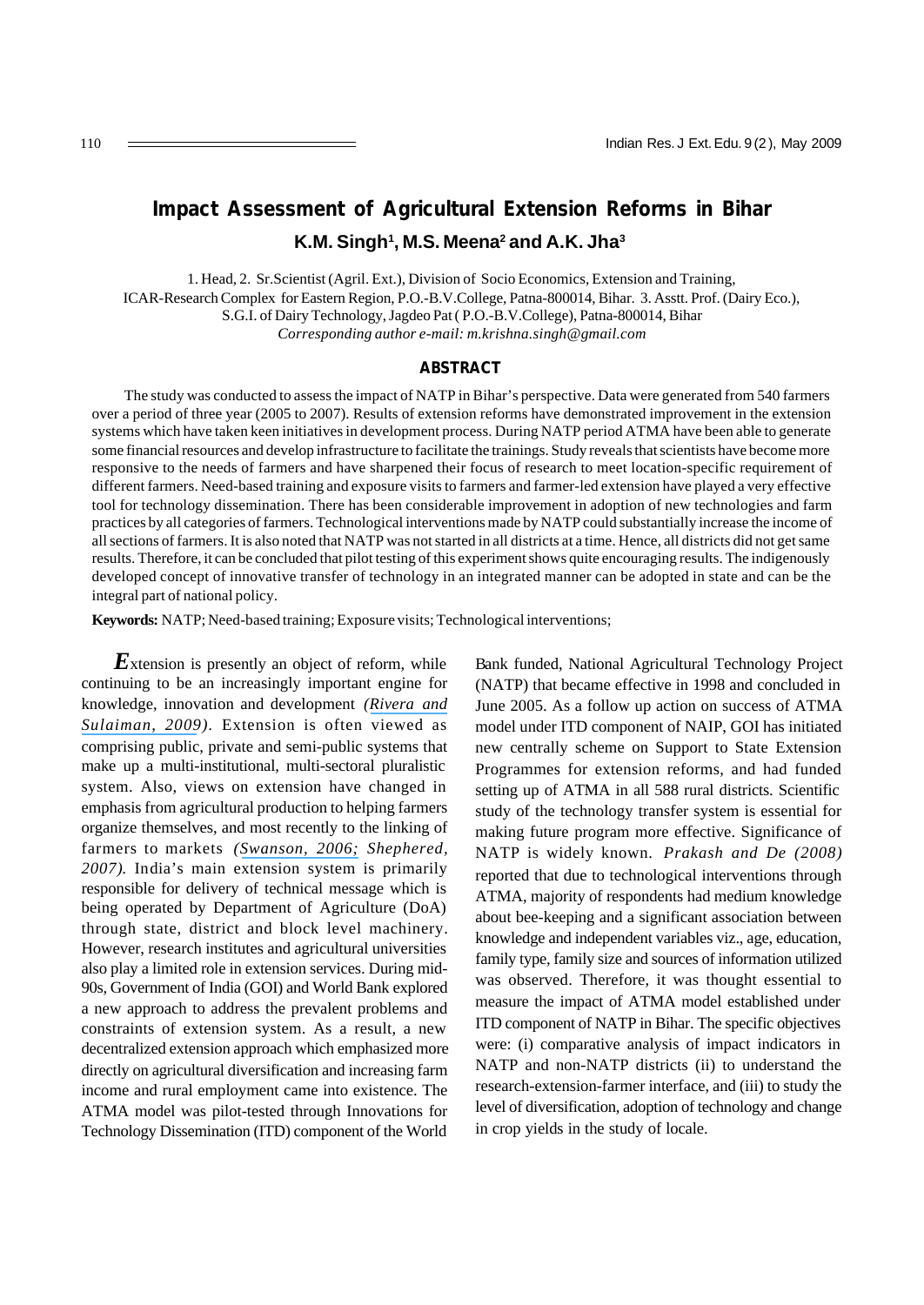### **METHODOLOGY**

Impact assessment was conducted at process and outcome level of NATP. The impact indicators which were included in the investigation were researchextension-farmer linkage, level of diversification and adoption of technology and change in crop yields. Target farmers were compared for pre and post-technological intervention over three years from 2005 to 2007, with 2005 as the base year and 2007 as the current year. To facilitate such temporal comparison of agro-economic situations facing target farmers, baseline and impact assessment surveys were conducted. To provide reflections upon NATP districts, farmers of non-NATP areas also included in sample. The study was conducted through pre-tested and semi-structured interview schedule. Sample units were selected through multi-stage stratified random sampling method. In order to have a comparative picture of temporal changes in NATP and non-NATP, a set of households were selected. For comparison, three villages equidistant from three circles / clusters of equal distance from non-NATP districts were selected randomly as control. From each NATP districts, 9 representative villages (3 villages from each of three equidistant blocks) and 15 farmers (from each selected villages) representing different land holding classes were selected randomly. Similarly, 15 farmers from each selected villages from non-NATP district, representing different farm-size classes were selected as control. A total of 540 farmers (405 from NATP districts and 135 from non-NATP districts) responded for this investigation.

#### **RESULTS AND DISCUSSION**

*Comparative analysis of impact indicators:* Comparative analysis of impact indicators in NATP and non-NATP districts have been presented in Table 1. The analysis reveals that average operational land holding was observed to be largest in Munger (3.02 ha) and smallest in Madhubani and Patna in case of NATP district. Banka (3.48 ha) being the largest in non-NATP district whereas Nalanda and Darbhanga are being the smallest. Over period, size of operational holding has marginally increased in Munger (0.48 ha) followed by Madhubani and Patna district. Proportion of irrigated gross cropped area show that Madhubani and Patna district had relatively higher irrigated area compared to other districts. Study shows an increase in irrigated area in both NATP and non-NATP districts. Change in cropping intensity indicates that it increased marginally in both NATP and non-NATP districts but this increase was higher in NATP district Munger than in any non-NATP district. This can be attributed to the fact that in NATP districts, efforts were made to introduce new crops, especially horticulture crops while in non-NATP districts efforts were made by various

|                                                         | <b>NATP District</b> |          |           | Non-NATP District |              |           |  |
|---------------------------------------------------------|----------------------|----------|-----------|-------------------|--------------|-----------|--|
|                                                         | Patna                | Munger   | Madhubani | Nalanda           | <b>Banka</b> | Darbhanga |  |
| Average operational land holding per household (ha)     |                      |          |           |                   |              |           |  |
| <b>Baseline</b>                                         | 2.04                 | 3.02     | 2.04      | 2.18              | 3.48         | 2.18      |  |
| Current                                                 | 2.22                 | 3.5      | 2.22      | 2.18              | 3.48         | 2.18      |  |
| Change                                                  | 0.18                 | 0.48     | 0.18      |                   |              |           |  |
| Irrigated area (% of gross cropped area)                |                      |          |           |                   |              |           |  |
| <b>Baseline</b>                                         | 93.5                 | 65       | 93.5      | 92.6              | 90           | 92.6      |  |
| Current                                                 | 97.3                 | 83.7     | 97.3      | 97.7              | 94.6         | 97.7      |  |
| Change                                                  | 3.8                  | 18.7     | 3.8       | 5.1               | 4.6          | 5.1       |  |
| Cropping intensity $(\%)$                               |                      |          |           |                   |              |           |  |
| <b>Baseline</b>                                         | 199                  | 147      | 199       | 185               | 185          | 185       |  |
| Current                                                 | 200                  | 187      | 200       | 191               | 200          | 191       |  |
| Change                                                  | 001                  | 040      | 001       | 006               | 015          | 006       |  |
| Gross sown area under horticulture                      |                      |          |           |                   |              |           |  |
| <b>Baseline</b>                                         | 7.5                  | 4.5      | 3.31      | 14.58             |              | 0.61      |  |
| Current                                                 | 11.42                | 4.0      | 17.57     | 30.60             |              | 3         |  |
| Change                                                  | 3.92                 | $(-)0.5$ | 14.26     | 15.62             |              | 2.39      |  |
| Households associated with farmers organizations $(\%)$ |                      |          |           |                   |              |           |  |
| <b>Baseline</b>                                         |                      |          |           |                   |              |           |  |
| Current                                                 | 38.90                | 28.9     | 60.23     |                   |              |           |  |
| Change                                                  | 38.90                | 28.9     | 60.23     |                   |              |           |  |
| Base year 2005; Current year 2007                       |                      |          |           |                   |              |           |  |

Table 1 Comparative study of impact indicators in NATP and non-NATP districts (N=540).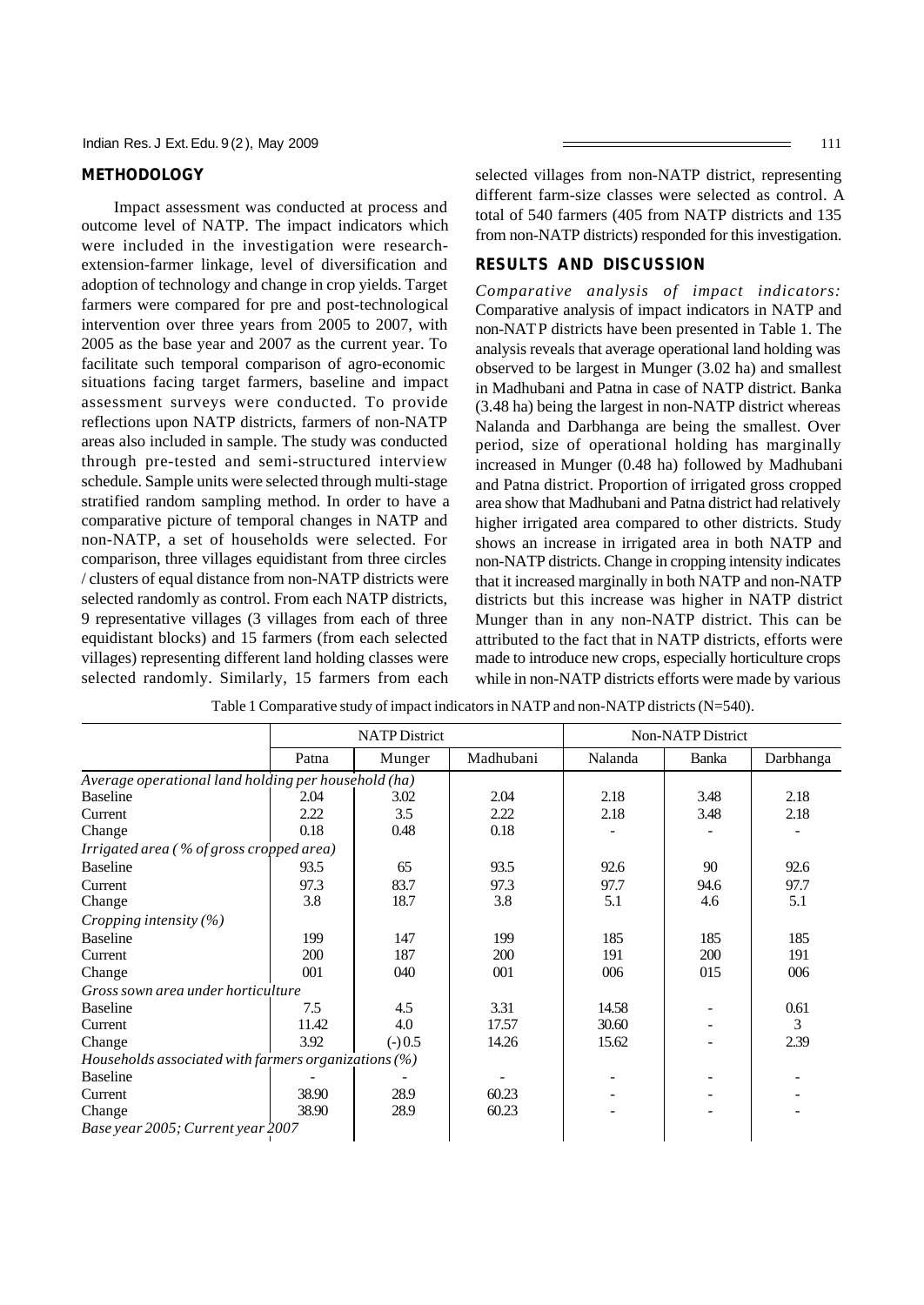on-going programs but were relatively weak and also major focus was on superior cereals. Extent of diversification was assessed through comparing cropping pattern across pre and post-NATP situations. On an average, some shift in cropped area under horticulture was noticed in both NATP and non-NATP districts. But across districts, shift was relatively higher in NATP districts than non-NATP districts in the state. However, across different NATP districts, net shift area was quite high in Madhubani (14.26 %) as compared with Nalanda (non-NATP districts) where cropped area shifted by 15.62 %. Investigation also reveals that majority of households in NATP districts were associated with farmers' groups / organizations as NATP approached group approach rather than individual. Madhubani district had highest (60.23 %) households associated with farmers organizations followed by Patna (38.90 %) and Munger (28.90 %).

*Research-extension-farmers linkage:* Improving research-extension-farmer linkage was one of the objectives of NATP. To attain this objective a number of steps were taken in addition to in-built institutional and operational mechanism. ATMA Governing Board (AGB), ATMA Management Committee and (AMC) and Block Technology Team (BTT) provided robust mechanism for regular interface among scientist, extension functionaries and farmers. In addition, joint workshop and training programme were organized. Moreover, scientist and extension officers were sensitized to interact regularly with farmers in order to obtain feedback on research and extension activities. Study attempted to assess two-way linkage between farmers, extension officers and scientists at different levels. Twoway interaction between farmers, extension officers and research scientists of KVK, SAU and Zonal Research Station (ZRS) increased during NATP period.

| Particulars                                                 |                 | NATP districts $(\% )$ |        | Non-NATP districts (%) |       |                  |
|-------------------------------------------------------------|-----------------|------------------------|--------|------------------------|-------|------------------|
|                                                             | <b>Baseline</b> | Current                | Change | <b>Baseline</b>        |       | Current   Change |
| Farmers visit to extension officers and scientists          |                 |                        |        |                        |       |                  |
| Village extension workers                                   | 10.28           | 28.72                  | 18.44  | 6.81                   | 12.12 | 5.31             |
| <b>Block level line</b>                                     |                 |                        |        |                        |       |                  |
| department officers                                         | 13.82           | 50.35                  | 36.53  | 1.51                   | 10.61 | 9.1              |
| District level line department officers                     | 3.90            | 26.95                  | 23.05  |                        | 9.09  | 9.09             |
| Non-governmental organizations                              |                 | 6.38                   | 6.38   |                        |       |                  |
| Extension staff of agri-business firms                      | 11.70           | 29.43                  | 17.73  | 2.27                   | 36.36 | 34.09            |
| Scientists of KVK/SAU/ZRS                                   | 10.28           | 31.20                  | 20.92  | 2.27                   | 3.78  | 1.51             |
| Extension officers and scientists visiting at farmers field |                 |                        |        |                        |       |                  |
| Village extension workers                                   | 8.10            | 31.56                  | 23.46  | 3.03                   | 8.33  | 5.30             |
| Block level line department officers                        | 12.05           | 51.06                  | 39.01  | 0.75                   | 3.03  | 2.28             |
| District level line department officers                     | 3.50            | 30.14                  | 27.64  |                        | 2.27  | 2.27             |
| Non-governmental organizations                              |                 | 7.09                   | 7.09   |                        |       |                  |
| Extension staff of agribusiness firms                       | 1.77            | 26.95                  | 25.18  | 1.51                   | 6.06  | 4.55             |
| Scientist of KVK/SAU/ZRS                                    | 5.31            | 23.04                  | 17.73  |                        | 1.51  | 1.51             |

Table 2. Research-extension-farmer interface

*Base year 2005; Current year 2007*

 ATMA Governing Board and management committee provided common platforms for regular and face-to-face interaction among scientists, extension functionaries, and farmers. On one hand, it improved awareness level of farmers and on or, scientists' and extension personnel understood of farmers' needs and problems.

*Diversification of farming system :* Through ATMA's field activities major emphasis was laid on diversification of farming system as a strategy for risk management and sustainable income for farmers. Farmers were motivated and trained through trainings, exposure visits to successful sites within and out of state and suitable demonstrations on latest recommended technologies.

Study reveals that existing farming systems were diversified by inclusion of animal husbandry/dairying, horticulture, fisheries, goat rearing, poultry and bee keeping (Table 3). Such a high level of change is attributed mainly to shift from food crops to horticulture crops due to introduction of scientific cultivation of medicinal and aromatic plants, vegetable farming, floriculture and vermicomposting by a large number of farmers. Diversification initiatives yielded very positive results in Patna and Madhubani districts as about 33.67 % farmers in Patna district started horticulture activities whereas in Madhubani district a major change consists of horticulture and dairy along with fish farming.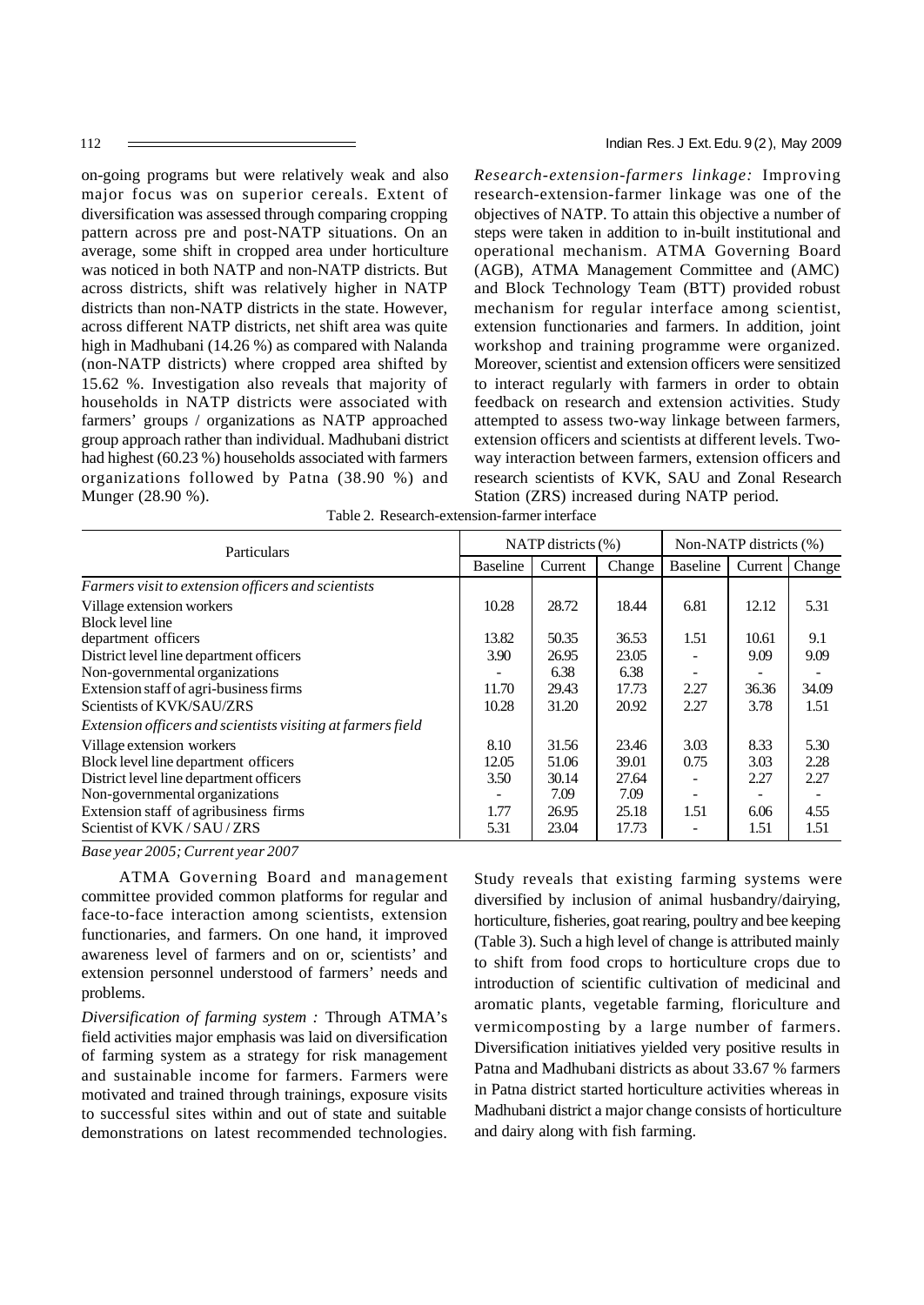## Indian Res. J Ext. Edu. 9(2), May 2009 113

| Table 3. New enterprises introduced in farming system under NATP and non-NATP districts. |  |  |  |  |  |  |  |  |
|------------------------------------------------------------------------------------------|--|--|--|--|--|--|--|--|
|------------------------------------------------------------------------------------------|--|--|--|--|--|--|--|--|

| Particulars of new enterprise                               |               | NATP Districts (%) |            | Non-NATP Districts (%) |           |       |  |
|-------------------------------------------------------------|---------------|--------------------|------------|------------------------|-----------|-------|--|
|                                                             | Patna         | Madhubani          | Munger     | Nalanda                | Darbhanga | Banka |  |
| Animal husbandry                                            | 25.00<br>8.69 | 10.8<br>10.8       | 32<br>25.8 | 2.20<br>28.90          | 17.80     |       |  |
| Vegetable cultivation<br>Horticulture                       | 3.26          |                    |            |                        |           |       |  |
| Fisheries / duckery<br>Bee-keeping                          | 2.17          | 7.5<br>4.30        |            |                        |           |       |  |
| Vermi-compost                                               | 4.34          |                    |            |                        |           |       |  |
| Management of nursery farm<br>Aromatic and medicinal plants | 5.43<br>8.69  |                    |            |                        |           |       |  |
| Floriculture                                                | 3.26          |                    |            |                        |           |       |  |
| Exotic vegetables                                           | 2.17          |                    |            |                        |           |       |  |

#### Table 4. Farmers adopting improved technologies in NATP and non-NATP districts.

| Adoption of technologies         |       | NATP Distributions (%) |        | Non-NATP Districts (%) |           |       |
|----------------------------------|-------|------------------------|--------|------------------------|-----------|-------|
|                                  | Patna | Madhubani              | Munger | Nalanda                | Darbhanga | Banka |
| Zero tillage technology          | 8.7   |                        | 11.3   |                        |           |       |
| IPM in paddy                     | 2.3   |                        |        |                        |           |       |
| Scientific cultivation of fruits |       | 5.4                    | 2.1    |                        |           |       |
| Fodder production technology     |       | 1.1                    |        |                        |           |       |
| Fish production technology       |       | 1.1                    |        |                        |           |       |
| Scientific dairy farming         |       | IJ                     |        |                        |           |       |
| Makhana production technology    |       |                        |        |                        |           |       |

Table 5. Change in crop yield in NATP and non-NATP Districts.

| Crop $(q/ha)$        |                 | NATP districts $(\% )$ |            | Non-NATP districts (%)   |         |            |
|----------------------|-----------------|------------------------|------------|--------------------------|---------|------------|
|                      | <b>Baseline</b> | Current                | Gain       | <b>Baseline</b>          | Current | Gain       |
| Paddy                | 31.05           | 33.65                  | 2.60       | 35.53                    | 36.26   | 0.73       |
| Wheat                | 29.99           | 32.10                  | 2.11       | 30.01                    | 27.09   | $(-)2.92$  |
| Maize                | 56.82           | 56.00                  | $(-) 0.82$ | 48.23                    | 48.80   | 0.57       |
| Potato               | 172.40          | 175.22                 | 2.82       | 195.90                   | 184.83  | $(-)11.07$ |
| Tori                 | 9.55            | 9.99                   | 0.44       | 4.35                     | 9.00    | 4.65       |
| Onion                | 190.40          | 205.70                 | 15.30      | 123.30                   | 157.16  | 33.86      |
| <b>Yellow</b> sarson | 13.43           | 14.43                  | 1.00       | 8.50                     | 8.96    | 0.46       |
| Lentil               | 11.45           | 11.71                  | 0.26       | 10.90                    | 10.22   | $(-)0.68$  |
| Gram                 | 11.21           | 9.64                   | $(-)1.57$  | 10.56                    | 8.89    | $(-)1.67$  |
| Lathyrus             | 10.8            | 12.40                  | 1.60       |                          |         |            |
| <b>Brinjal</b>       | 222.44          | 214.34                 | $(-)8.10$  |                          |         |            |
| Cauliflower          | 199.40          | 202.46                 | 3.06       |                          |         |            |
| Bhindi               | 101.12          | 140.65                 | 39.45      |                          |         |            |
| Moong                | 11.09           | 11.46                  | 0.37       | 5.55                     | 10.41   | 4.86       |
| Sugarcane            | 576.55          | 500.00                 | $(-)76.55$ |                          |         |            |
| Arhar                | 15.60           | 13.84                  | $(-)1.76$  | $\overline{\phantom{a}}$ |         |            |

Base year 2005; Current year 2007

Table 6. Annual total income (in Rs.) of sample households.

| District  |          | NATP districts |                 | Non-NATP districts |         |                 |  |
|-----------|----------|----------------|-----------------|--------------------|---------|-----------------|--|
|           | Baseline | Current        | Net gain $(\%)$ | Baseline           | Current | Net gain $(\%)$ |  |
| Patna     | 99462    | 107312         | 7850 (7.89)     | 117763             | 124299  | 6536(5.55)      |  |
| Munger    | 111223   | 116602         | 5379 (4.83)     | 118230             | 121535  | 3305 (2.79)     |  |
| Madhubani | 56463    | 74355          | 17892(31.68)    | 44632              | 55096   | 10464(23.44)    |  |
| Overall   | 89049.33 | 99423          | 10373.66(11.64) | 93541.66           | 85331   | 6768.33 (7.23)  |  |

Base year 2005; Current year 2007

*Adoption of new technologies / practices:* NATP put ample efforts in promoting sustainability through enhancing environment friendly technologies as well as latest improved farm practices (Table 4). Some of these include